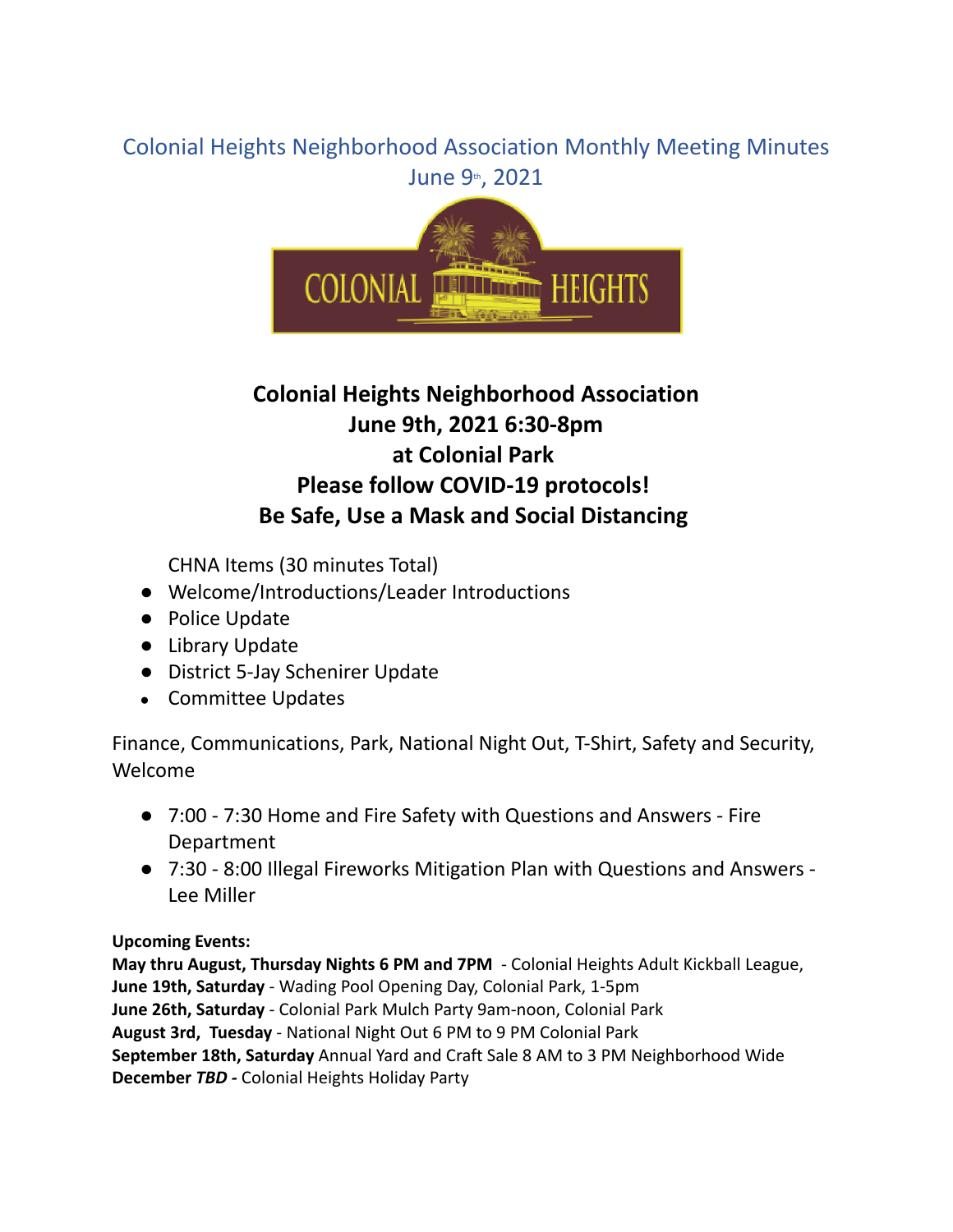## **Police Update**

#### Sgt Griggs - new to Sac PD and neighborhood

Traffic remains a hot topic – Call 911 or non-emergency number for racing cars

Sac PD putting together a new motor team

99 closed, extra officers watching traffic patterns and adjusting as needed

Safety – Sgt unaware of previous issues with alley issues b/w 54<sup>th</sup> and 55th

Fireworks

## **Library Update** - No updates

## **Jay Schenirer Update**

Electrification Ordinance (requires all-electric construction for new low-rise developments beginning in 2023, and then encompassing mid- and high-rise developments starting in 2026) passed 6/1/2021

City Budget – 1.3 billion, finalized by June 15, calls for increase in police spending, focus on unhoused population (looking at housing sites – Cal Expo, boys ranch), law enforcement alternatives, investing in young people and youth programs

After council recess they will address federal funding \$112 Million (half now, half later)

Continue to address unhoused population and support local businesses in efforts to recover from COVID

# **Committee Update**

| Finance       | no change in bank account                     |
|---------------|-----------------------------------------------|
| Communication | creating CHNA own FB page                     |
|               | new sign-in sheets w name, any info to share  |
| Parks         | wading pool open June 19 <sup>th</sup> 1-5 pm |
|               | mulching party on June 26, 9-12 pm            |

National Night Out

Need help with getting volunteers, posting to social media, music, raffle donations

NNO Meeting - June 22, 6 pm at Greg's house

Mercy Housing still moving forward as planned

T-shirts – KC leading design discussion, shirts will be at NNO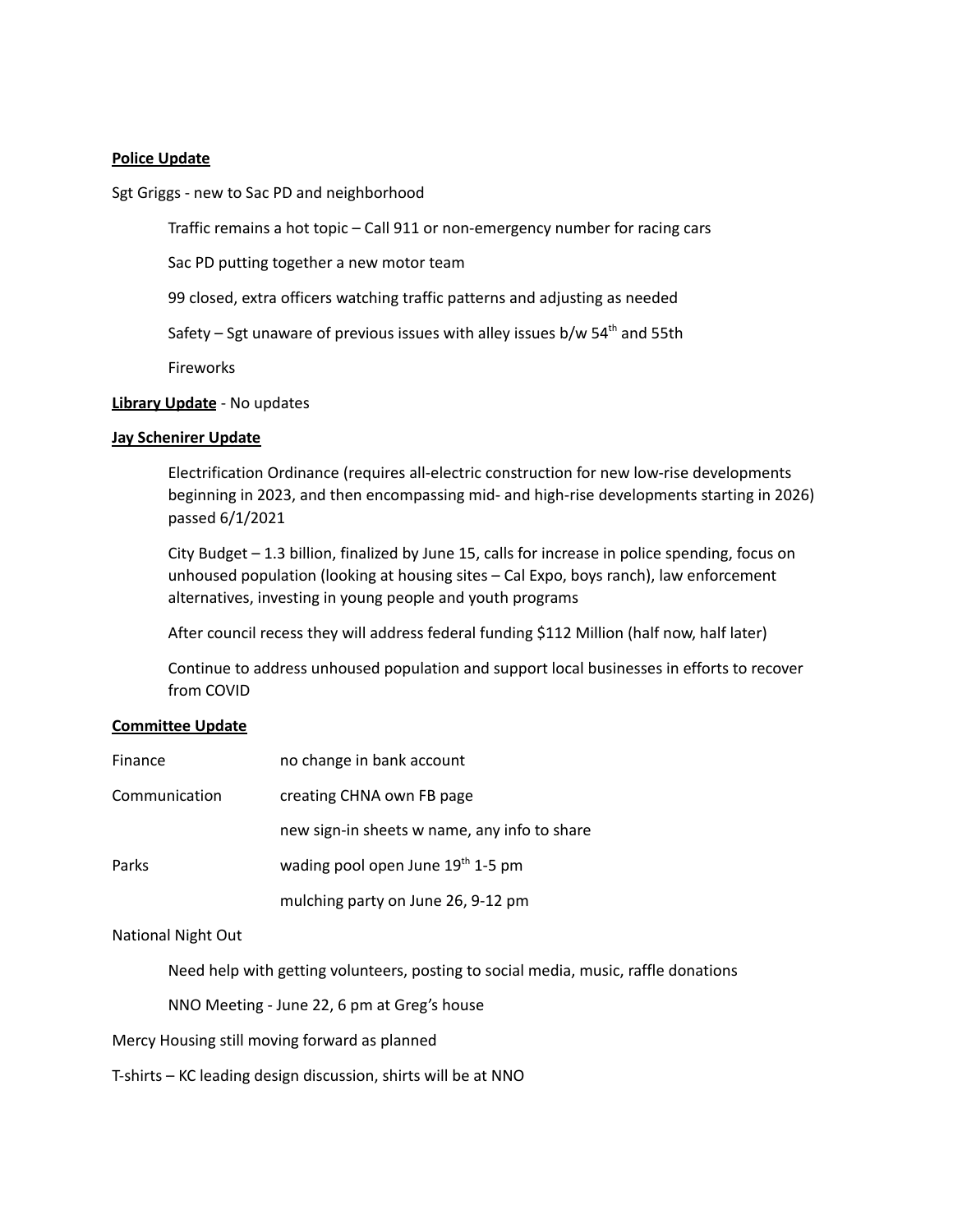Safety and Security – no official update, continue to report problem areas to police

Welcome Committee – no updates, Chelsea is caught up with welcoming new neighbors

**Fire Department** - Jason Lee, Fire Marshall Sac Fire Department plus two officers

Illegal Fireworks – 2020 was a difficult year, many complaints all year, more enforcement tools this year

May 25<sup>th</sup> voted and approved new ordinance, goes into effect 6/24. It allows for enforcement of codes on home owner/occupant/party hosts/etc. City can send fire and/or police investigators to calls as well as code enforcement officers.

Additional officers on patrol in hot spots based on calls

Another major component will limit fireworks from 11 pm – 9 am, NO fireworks 11-9 from June 28 - July 4, illegal all other times anyway, coincides with city noise ordinances. As with all code enforcement, there is an appeals process.

Step 1 – issue fine, 20 days to appeal, could have it waived if there was a mistake OR 2) community service (for youth, juveniles)

Step 3 – fee amount goes to city hearing officer, could be reduced or eliminated

Year round program – funds allocated from state and city, pushing the message of effects and associated penalties with use of illegal fireworks, mailers ( in 4 languages) to every household in city started last month, should be in next water bill, robust social media campaign started last week, FB and Twitter, other PSAs and messaging, bus lines – adverts the program about fines on 10 major bus lines, billboards

Call non-emergency PD and use Nail Em app - someone maybe closer to stop by

Expecting same amount of calls as last year –no major displays on books yet, Elk Grove will have a fireworks show, nothing at Cal Expo, West Sac no show at Raley Field, can't enforce fireworks ordinance in the county unless adopt similar ordinance as city.

Total # of officers available on 7/4 – 10-12 plus city code enforcement, overall 16 vehicle

Could have false positives since app is anonymous

Possible to tie in with shot spotter? To compile additional data – yes

Are vehicles marked? – some yes but discreet

Looking at Craigslist and social media sales – internet investigators looking for leads pushing sales of illegal fireworks

Keeping homes safe during fire season –

Streets w mature trees, clean out gutters

Have defensible space from combustible materials

Have hose out, fire extinguisher (1 extinguisher on each floor, 1 in garage)